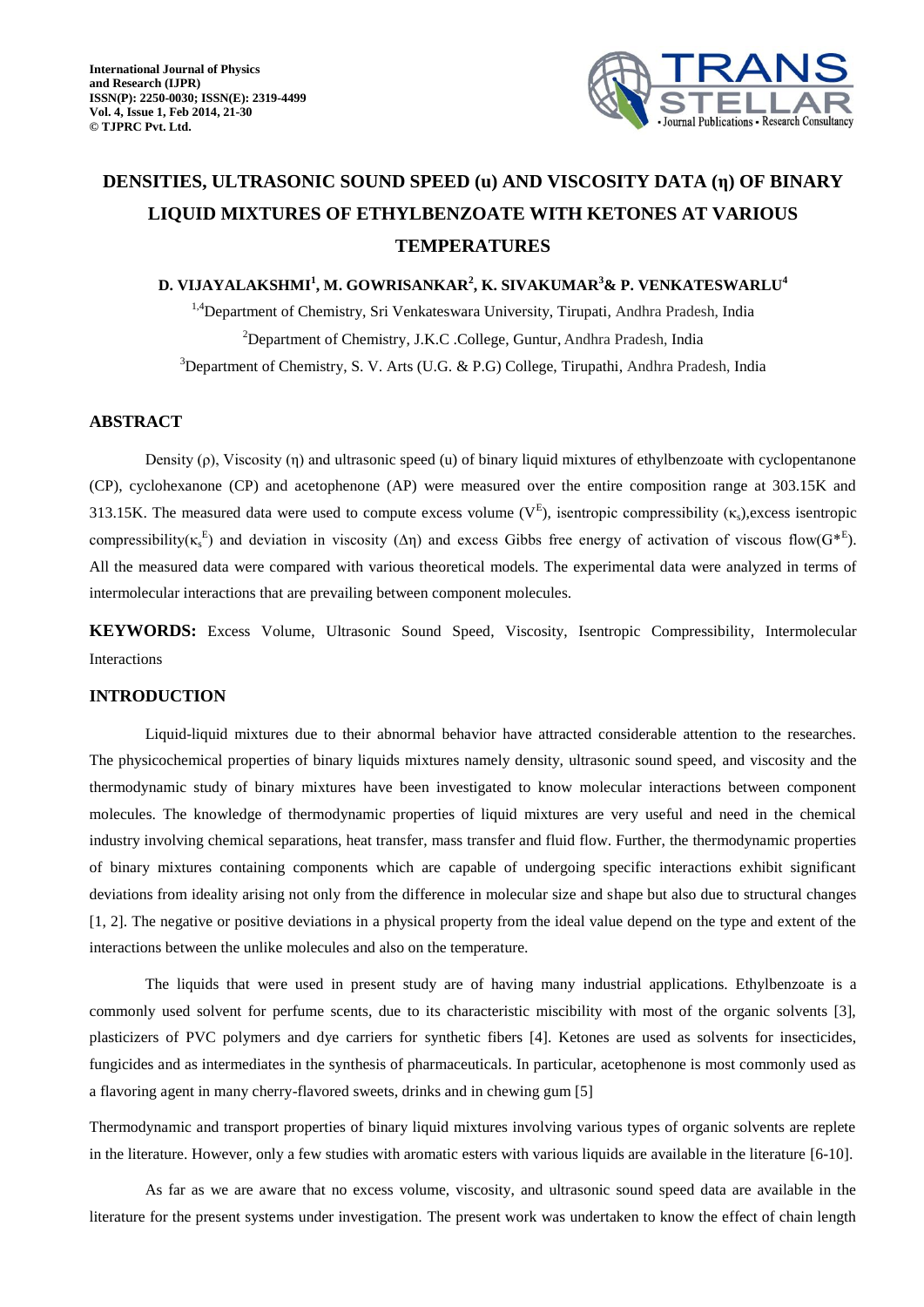of cyclic ketone and aromatic ketone on mixing with ethyl benzoate that may influence both sign and magnitude of excess thermodynamic properties under the present investigation. The carbonyl group is highly polar and so has a high percentage of ionic character [11].

## **EXPERIMENTAL**

### **Materials**

Ethylbenzoate, acetophenone (Sigma-Aldrich) and cyclopentanone (Merck), cyclohexanone (all Merck) with mass fraction purities greater than 99.0% were used without further purification. The purity of the solvents was ascertained by gas-liquid chromatography (GLC) and the analysis indicated a mol% purity of >99.0%. The experimental results of density, ultrasonic sound speed and are given in Table 1.

### **Methods**

Binary mixtures were prepared by weighing an appropriate amount of ethyl with an accuracy of  $\pm$  0.05mg, by syringing each component into airtight Stoppard bottles to benzoate and ketone by using an electronic balance (Mettler AE 240, Switzerland) minimize evaporation loses. The uncertainty in mole fraction was estimated to be less than  $\pm 1 \times 10^{-4}$ . After mixing the sample, the bubble free homogeneous sample was transferred into the U- tube of densimeter through a syringe. Densities of pure liquids and their mixtures were measured by using Rodolph Research Analytical digital densimeter (DDH-2911 Model), equipped with a built-in-solid-state thermostat and a resident program with an accuracy of temperature of 303.15 K  $\pm$  0.02 K. The instrument was calibrated frequently before the start of the actual experiments using deionised water and dry air according to established standard procedures. The densities of all the binary mixtures were measured after achieving thermal equilibrium with successive increment of 10K for the temperature range from 303.154K and 313.15K. The reproducibility of the density measurements was  $\pm$  0.00005 gm cm<sup>-3</sup> and the experimental uncertainty in the density measurements was approximately  $\pm 2 \text{ X } 10^{-4}$ . Ultrasonic sound speed of pure liquids and their liquid mixtures were determined by a single crystal interferometer (Mittal Enterprise, New Delhi, M-82) at a frequency of 3 MHz with an uncertainty of  $\pm$  0.1%. The viscosities of pure liquids and their mixtures were measured at 303.15K and 313.15K using Ubbelhode viscometer. The viscometer was thoroughly cleaned and perfectly dried was filled with the sample liquid and the limbs of the viscometer were closesd with Teflon caps to avoid the evaporation. The viscometer was kept in a transparent walled bath with a thermal equilibrium. An electronic digital stopwatch with an uncertainty of  $\pm$  0.01s was used for flow time measurements. For every mole fraction at least three repetitions were measured with a time reproducible to  $\pm 0.05$  were obtained and the results were averaged. The estimated uncertainty in the viscosity is  $\pm$  0.005 mPa. s. The temperature of the test liquid was maintained to an accuracy of 303.15K  $\pm$  0.02K in an electronically controlled thermostatic water bath.

## **RESULTS AND DISCUSSIONS**

The experimental density ( $\rho$ ), excess volume ( $V^E$ ), and predicted excess molar volumes in terms of Redlich-Kister [12] and Hawang [13, 14] equations for the binary mixtures of ethyl benzoate with cyclopentanone, cyclohexanone and acetophenone were included in Table-2. The density ( $\rho$ ) values have been used to calculate the excess volume ( $V^E$ ), using the following equation.

$$
V^{E}/cm^{3}, mol^{-1} = [x_{1}M_{1} + x_{2}M_{2}]/\rho - [x_{1}M_{1}/\rho_{1} + x_{2}M_{2}/\rho_{2}]
$$
\n(1)

Where  $\rho$  is the density of the mixture and  $(x_1, M_1 \text{ and } \rho_1)$  and  $(x_2, M_2 \text{ and } \rho_2)$  are the mole fraction, molar mass, and density of pure components 1 and 2 respectively.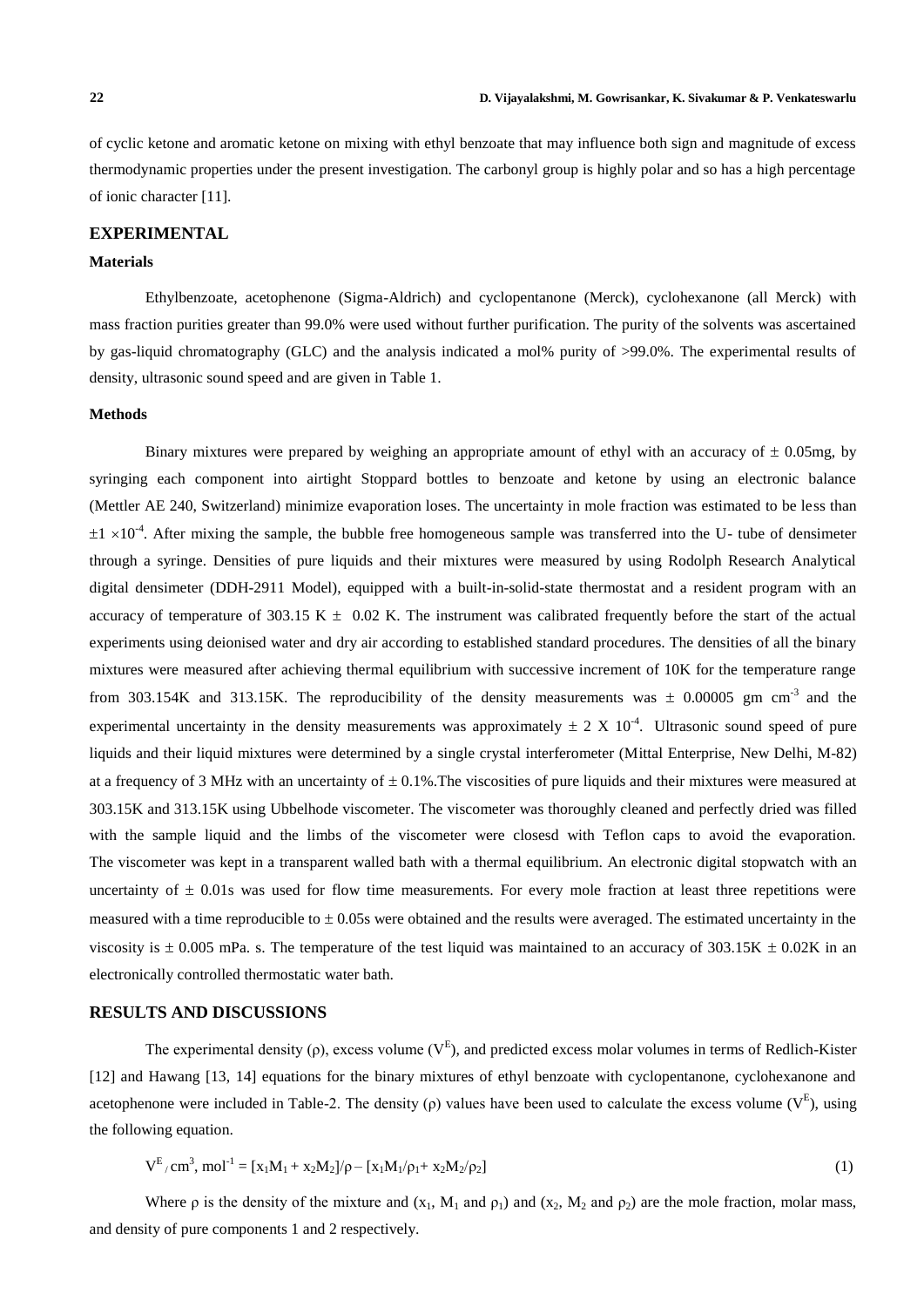The excess molar volumes predicted in terms of Redlich-Kister and Hawang equations were explains as follows:

The empirical relation proposed by Redlich-Kister is as follows:

$$
V^{E} \text{cm}^{3} \text{mol}^{-1} = x_{1}(1-x_{1})[a_{0}+a_{1}(2x_{1}-1)+a_{2}(2x_{1}-1)^{2}] \tag{2}
$$

and Hwang equation:

$$
V^{E}/cm^{3}mol^{-1} = x_{1}x_{2}[b_{0}+b_{1}x_{1}^{3}+b_{2}x_{2}^{3}]
$$
\n(3)

Where  $a_0$ ,  $a_1$ ,  $a_2$ ,  $b_0$ ,  $b_1$ , and  $b_2$  are the constants obtained from method of least square analysis.  $x_1$  and  $x_2$  are the mole fractions of ethyl benzoate and ketones respectively. The computation of 'b' coefficients were described earlier [13, 14]. Further the experimental excess volume  $(V^E)$  for the binary mixtures of the ethyl benzoate with cyclopentanone, cyclohexanone, and acetophenone were graphically represented in figures 1 to 3.

An examination of curves in figures 1 and 2 show that, excess volume data are negative over the composition range for the binary mixtures of ethyl benzoate with acetophenone and cyclopentanone and is positive in the mixture containing cyclohexanone. Usually the extent of deviation of liquid mixtures from ideal behavior is clearly expresses in terms of excess molar volume, which is composed from three contributions namely physical, chemical and structural contributions. Physical contributions comprising of non specific physical interactions namely dispersion forces or weak dipole-dipole interactions causing positive excess volume. Chemical effects includes charge transfer complexes, formation of new hydrogen bonds, dipole-dipole, dipole-induced dipole interactions and donar acceptor complex forming interactions and structural effects arises due to the differences in size and shape of component molecules, which might allow them to fit into each other's structures, reducing the volume leading to negative excess volume.

An examination of plots as curves in figures 1 and 2 suggest that the factors which are responsible for positive excess volume are prevailing in the mixture containing cyclohexanone where as the contributions causing negative excess volume data are dominant in the mixtures of ethyl benzoate with acetophenone and cyclopentanone.

The algebraic excess volumes of the mixtures obey the following order:

cyclohexanone < acetophenone < cyclopenanone

The positive  $V<sup>E</sup>$  values for the mixture containing may be ascribed due to larger chain length of cyclohexanone resulting into a poor interstitial accommodation of voids of ethyl benzoate molecules. Further, as the increasing in chain length, which in turn causes large polarizability to cyclohexanone molecule, the repulsive forces are also increases there by leading to positive excess volume. The positive  $V<sup>E</sup>$  values also indicate that the disruption upon mixing of ester-ester (or) ketone- ketone interactions are dominant over structural effects and free volume effects. In the present study the positive  $V<sup>E</sup>$  values of ethylbenzoate with cyclohexanone suggest that, the strengths of the specific (or) dispersion forces are not the only factor influencing the excess volume of the liquid mixtures, but also the molecular size and shape of the component also play a key role in the deviation from ideality. This type of observation was reported earlier (15).

#### **Ultrasonic Speed of Sound**

Isentropic compressibility ( $\kappa_s$ ) and deviation isentropic compressibility ( $\kappa_s^E$ ) were calculated by the following equations for the binary mixtures of ethyl benzoate with cyclopentanone, cyclohexanone and acetophenone at 303.15K and 313.15K and  $(\kappa_s^E)$  values are graphically represented in figures 3 and 4. The corresponding excess isentropic compressibilities ( $\kappa_s^E$ ) were obtained from the relation [16]

$$
\kappa_{\rm s} = \mathbf{u}^{\text{-2}} \, \rho^{\text{-1}} \tag{4}
$$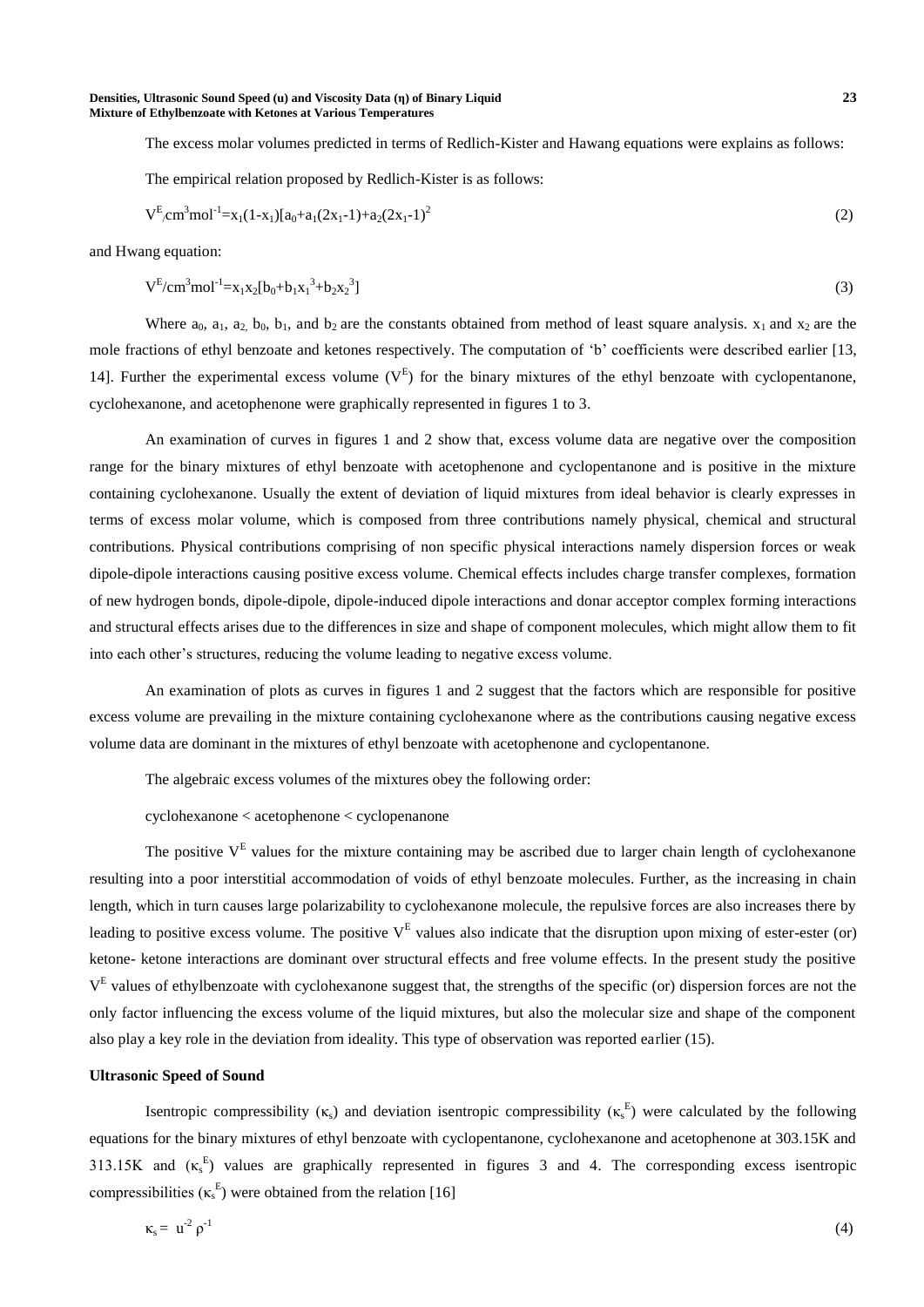**24 D. Vijayalakshmi, M. Gowrisankar, K. Sivakumar & P. Venkateswarlu**

$$
\kappa_{\rm s}^{\rm E} = \kappa_{\rm s} - \kappa_{\rm s}^{\rm id} \tag{5}
$$

Where  $\kappa_s$ <sup>id</sup> is the ideal value of the isentropic compressibility and was calculated from the following equation [16].

$$
\kappa_{\rm s}^{\rm id} = \sum_{\rm i=1}^{2} \phi_{\rm i} \left[ \kappa_{\rm s, i} + T V_{\rm i} \left( \alpha_{\rm i}^2 \right) / C_{\rm p, i} \right] - \left\{ T \left( \sum_{\rm i=1}^{2} x_{\rm i} V_{\rm i} \right) \left( \sum_{\rm i=1}^{2} \phi_{\rm i} \alpha_{\rm i} \right)^2 / \sum_{\rm i=1}^{2} x_{\rm i} C_{\rm p, i} \right\} \tag{6}
$$

Where,  $\phi_i$  is ideal state volume fraction of component i in mixture and is defined by relation,

$$
\phi_i = x_i V^{\circ}{}_{i} / (\Sigma x_i V^{\circ}{}_{i}) \tag{7}
$$

T is temperature and  $\kappa_{s,i}$ ,  $V^{\circ}_{i}$ ,  $\alpha^{\circ}_{i}$  and  $C_{p,i}$  are isentropic compressibility, molar volume, coefficient of isobaric thermal expansion and molar heat capacity respectively, for pure component i.  $\alpha^o$  is calculated from measured densities by relation,

$$
\alpha = [(\rho_1/\rho_2)-1]/(T_2-T_1) \tag{8}
$$

An examination of curves in figures 3 and 4 shows that the excess  $\kappa_s^E$  values are negative over the entire mole fraction range in all the binary mixtures.  $\kappa$ <sup>E</sup> values can be explained in terms of dipole-dipole interactions and charge transfer complex formation between unlike molecules leading to an increase in sound velocity and decrease in sound velocity. The sign of deviation isentropic compressibility is the resultant of several opposing effects. A strong inter molecular interactions through charge transfer, dipole induced dipole, dipole-dipole interactions, interstitial accommodation and orientation ordering lead to a more compact structure, which contribute to negative deviation in excess isentropic compressibility.

The algebraic  $\kappa_s^E$  values will fall in the following order. Cyclohexanone < acetophenone < cyclopenanone

 $\kappa$ <sup>E</sup> values may be explained in terms of free spaces [17, 18].

i) loss of mutual dipolar association, difference in size and shape of unlike molecules leading to increase in free spaces, which would result in decrease in sound speed and positive deviation in excess isentropic compressibility. On the other hand, factors like ii) formation of charge- transfer complex , strong dipole-dipole interactions between component molecules, and interstitial accommodation of smaller molecules in the voids created by bigger molecules would decrease in free spaces between unlike molecules. This causes an increase in sound speed and negative deviation in  $\kappa_s$ <sup>E</sup> data. The actual value of deviation would depend on the balance between the two opposing contributions. An examination of curves in figures 3 and 4 suggest that the factors which are responsible for negative excess isentropic compressibility are dominant in the binary mixtures of ethyl benzoate with cyclopentanone and acetophenone.

#### **Viscosity**

Viscosity data of pure and their mixtures for the systems of ethylbenzoate with cyclopentanone, cyclohexanone and acetophenone were measured at 303.15K and 313.15K over the entire composition range. Further, the viscosity deviation,  $\Delta \eta$  were calculated by using the equation

$$
\Delta \eta / m. Pa. s = \eta - [x_1 \eta_{1+} x_2 \eta_2]
$$
 (9)

The viscosity deviation, Δη for all the binary mixtures of ethyl benzoate with ketones are included in figures 5 and 6. The Δη values are negative for the binary mixtures of ethyl benzoate with cyclopentanone and acetophenone.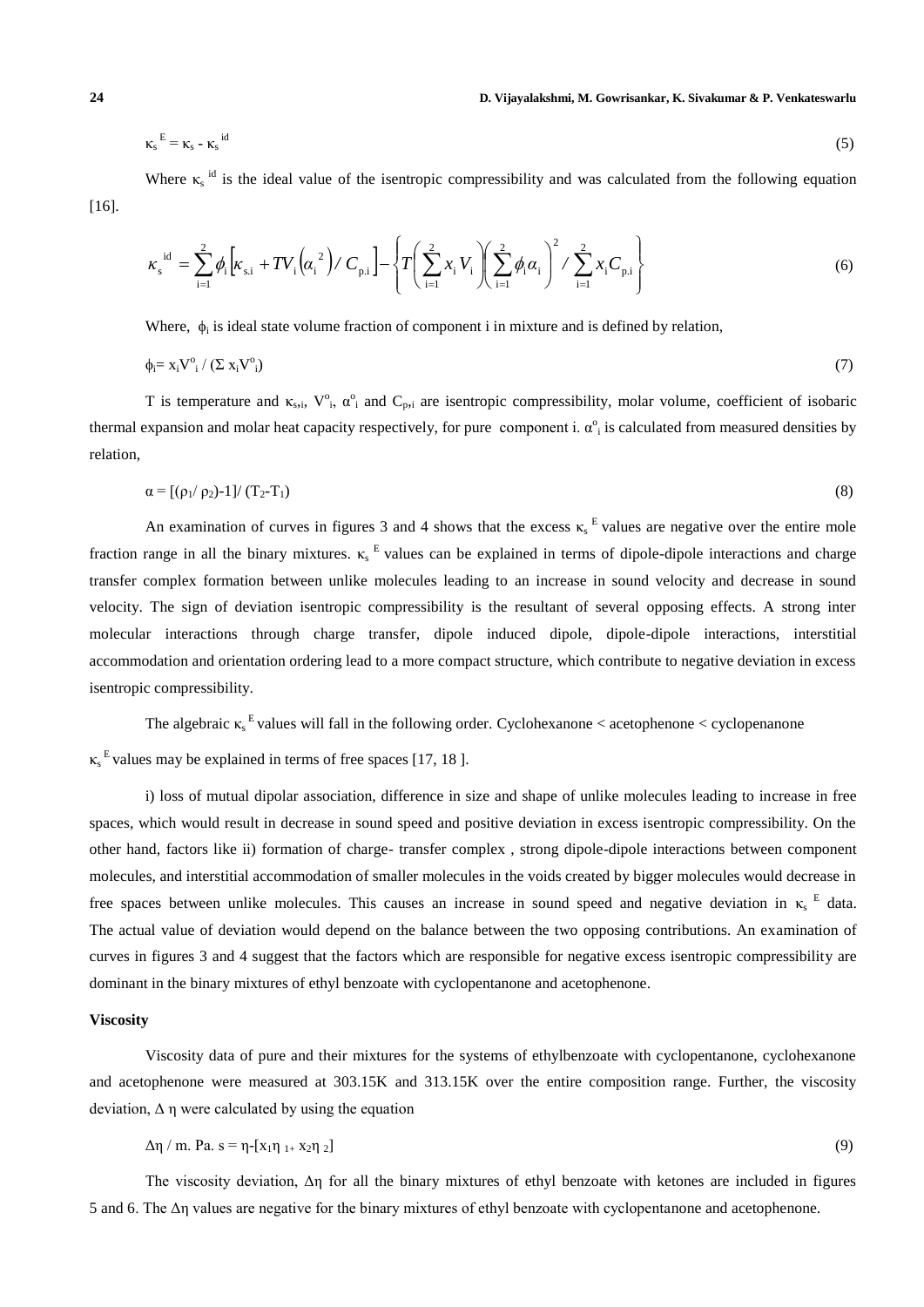#### **Densities, Ultrasonic Sound Speed (u) and Viscosity Data (η) of Binary Liquid 25 Mixture of Ethylbenzoate with Ketones at Various Temperatures**

Experimental viscosity data are used to correlate with different semi empirical equations to check their capability is given in Table 4.

The excess Gibbs free energy of activation of viscous flow  $(G^{*E})$  is obtained by the equation:

$$
G^*^E = RT [\ln \eta V - (x_1 \ln \eta_1 V_1 + x_2 \ln \eta_2 V_2)] \tag{10}
$$

Where,  $V_1$ ,  $V_2$  and V represent volume of the components 1, 2 and mixture respectively. R and T have their usual meanings.

Grunberg and Nissan [19] have suggested the following logarithmic relation between the viscosity of the binary mixtures and the pure components.

$$
ln \eta = x_1 ln \eta_1 + x_2 ln \eta_2 + x_1 x_2 d_{12}
$$
\n(11)

Where,  $d_{12}$  is a constant proportional to the interchange energy, it may be regarded as approximate measure of the strength of molecular interactions between the mixing components.

Katti and Chaudhri [20] have suggested the following logarithmic relation between the viscosity of the binary mixtures and the pure components.

$$
ln\gamma = x_1 lnV_1 \eta_1 + x_2 lnV_2 \eta_2 + x_1 x_2 W_{vis/RT}
$$
\n(12)

where, Wvis/RT is an interaction term.

Tamura and Kurata [21] developed expression for viscosity of binary mixtures as,

$$
\eta = x_1 \phi_1 \eta_1 + x_2 \phi_2 \eta_2 + 2(x 1 x 2 \phi_1 \phi_2)^{1/2} T_{12}
$$
\n(13)

where  $T_{12}$  is interaction parameter,  $\phi_1$  and  $\phi_2$  are volume fractions.

Hind et al [22], suggested an equation for the viscosity of binary liquid mixtures as

$$
\eta = x_1^2 \eta_1 + x_2^2 \eta_2 + 2x_1 x_2 H_{12}
$$
 (14)

where  $H_{12}$  is Hind interaction parameter and is attributed to unlike pair interaction.

An examination of  $\Delta$ η values reveal that  $\Delta$ η values are positive for the binary mixtures containing ethyl benzoate with cyclopentanone and acetophenone whereas the property is negative in the mixture containing cyclohexanone. The positive Δη values are an indication of specific interactions between component molecules, while the negative Δη values indicate the dispersion forces are dominant and also suggest that the existence of dispersion forces is due to the component molecules have different size and shape.

 The values of G\*E are found to be negative over the whole range of composition and temperature investigated for the system ethyl benzoate + cyclohexanone, while reverse trend is observed for the other systems namely cyclopentanone and acetophenone. In general, the positive contribution to the  $G*E$  values may be attributed (23) to the presence of specific interactions whereas negative contributions may be ascribed to the dispersion forces.

#### **CONCLUSIONS**

In this paper, the densities, viscosities and speed of sound 303.15 K and 313.15 K over the entire range of composition of ethyl benzoate with cyclopentanone (CP), cyclohexanone (CP) and acetophenone (AP) have been measured. These measured physical property data, excess molar volumes, deviation in viscosity, and excess isentropic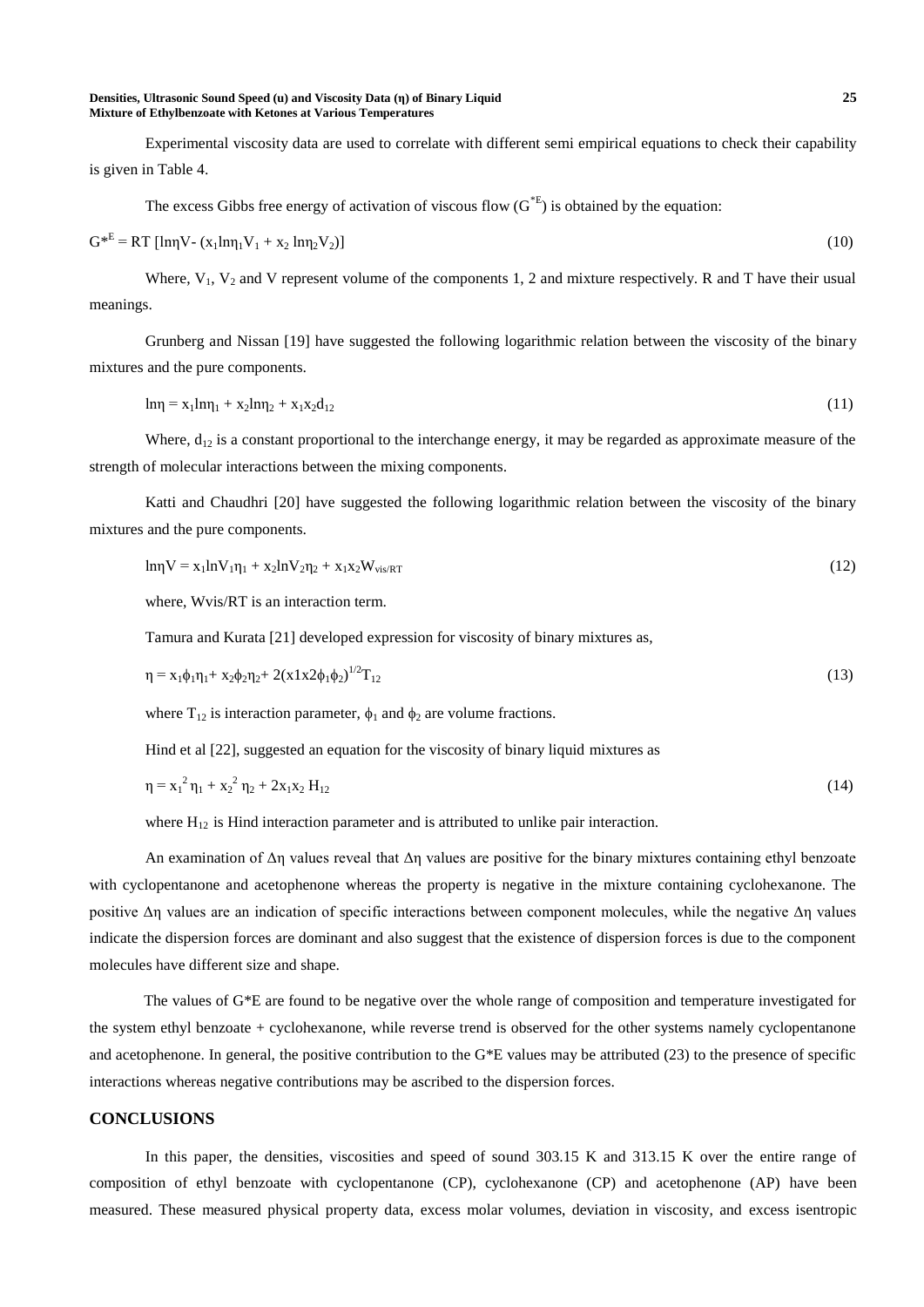compressibility have been calculated and correlated by a Redlich–Kister type polynomial equation to derive the coefficients and standard deviation. The sign and magnitude of these quantities have been discussed in terms of charge-transfer complexes, and dipole-dipole interactions between the mixing components.

## **REFERENCES**

- 1. Nagarjun, B., Sarma, A.V., Rama Rao, G.V., Rambabu. (2013) Thermodynamic study on molecular interactions in certain binary liquid systems involving ethyl benzoate J. Thermodynamics., Article ID 2855796, http://dx. doi.org/10.1155/2013/285796 and Acoustic
- 2. Ratnam, M. V., Sudhir, M. (2005) Viscosity, density, and refractive index of some (ester+ hydrocarbon) binary mixtures at 303.15K and 313.15 K. J. Chem. Eng. Data., 50, 325-329
- 3. Rathnam, M. V., Sharad , M., Kirti Jain., Kumar, M. S. S. (2012)Densities, Viscosities and Speeds of Sound of Binary Mixtures of Ethyl Benzoate + Hydrocarbons at (303.15, 308.15 and 313.15) K. J Solution Chem., 41, 475–490
- 4. Garcia, B., Aparicio, S., Navarro, A.M., Alcalde, R., Leal, J.M.(2004) Measurements and Modeling of Thermo physical Behavior of (C1 - C4) Alkyl benzoate/(C1 - C11) Alkan-1-ol Mixed Solvents. J. Phys. Chem, 108, 15841-1585
- 5. Rathnam, M. V., Sudhir, M., Kumar, M. S. (2010)Densities, Viscosities, and Refractive Indices of Binary Mixtures of Diethyl Oxalate with Some Ketones at (303.15, 308.15, and 313.15)K. J. Chem. Eng. Data., 55, 5946-5952
- 6. Rathnam, M. V., Sudhir, M., Kumar, M. S. (2011) Volumetric, viscometric and optical study of molecular interactions in binary mixtures of diethyl malonate with ketones at 303.15, 308.15 and 313.15 K. J. Serb. Chem. Soc., 0, 1-26
- 7. Rathnam, M. V., Reema, T. Sayed., Kavitha, R.B., Kumar, M. S.(2012) Molecular interaction study of binary mixtures of Methyl benzoate: Volumetric and ultrasonic study.J.Mol.Liquids.,166,9-16
- 8. Aminabhavi, T. M., Hemant , T. S. P, Rajashekhar,S.K., Bindu Gopalakrishna.(1994) Densities, Refractive Indices, Speeds of Sound, and Shear Viscosities ofDiethylene Glycol Dimethyl Ether with Ethyl Acetate, Methyl Benzoate,Ethyl Benzoate, and Diethyl Succinate in the Temperature Range from298.15 to 318.15 K. J. Chem. Eng. Data.,39, 251-260
- 9. Lien, P. J., Venkatesu, P., Ho-Mu Lin., Ming-Jer Lee.(2002) Excess Molar Enthalpies of 1-Octanol with Ethylbenzene, EthylBenzoate, Acetophenone, Anisole, or Methanol at 298.15 K. J. Chem. Eng. Data., 47, 768-771
- 10. Tsierkezos, N. G., Molinou, I. E. (2006) Surface Tension of the 4-Methyl-2-Pentanone/Ethyl Benzoate Binary system in the Temperature Range from 278.15 to 308.12K. J. Solution Chem., 35, No. 2
- 11. Prasad, K., Sivakumar, K., Prabhakar, G., Venkateswarlu, P. (2006) Molecular interactions in ternary organic liquid mixtures. J. Mol. Liquids., 123, 51-55
- 12. Redlich, O., Kister, A.T. (1948) Algebraic representation of thermodynamic properties and the classification of solutions. Ind. Eng. Chem., 50, 345-348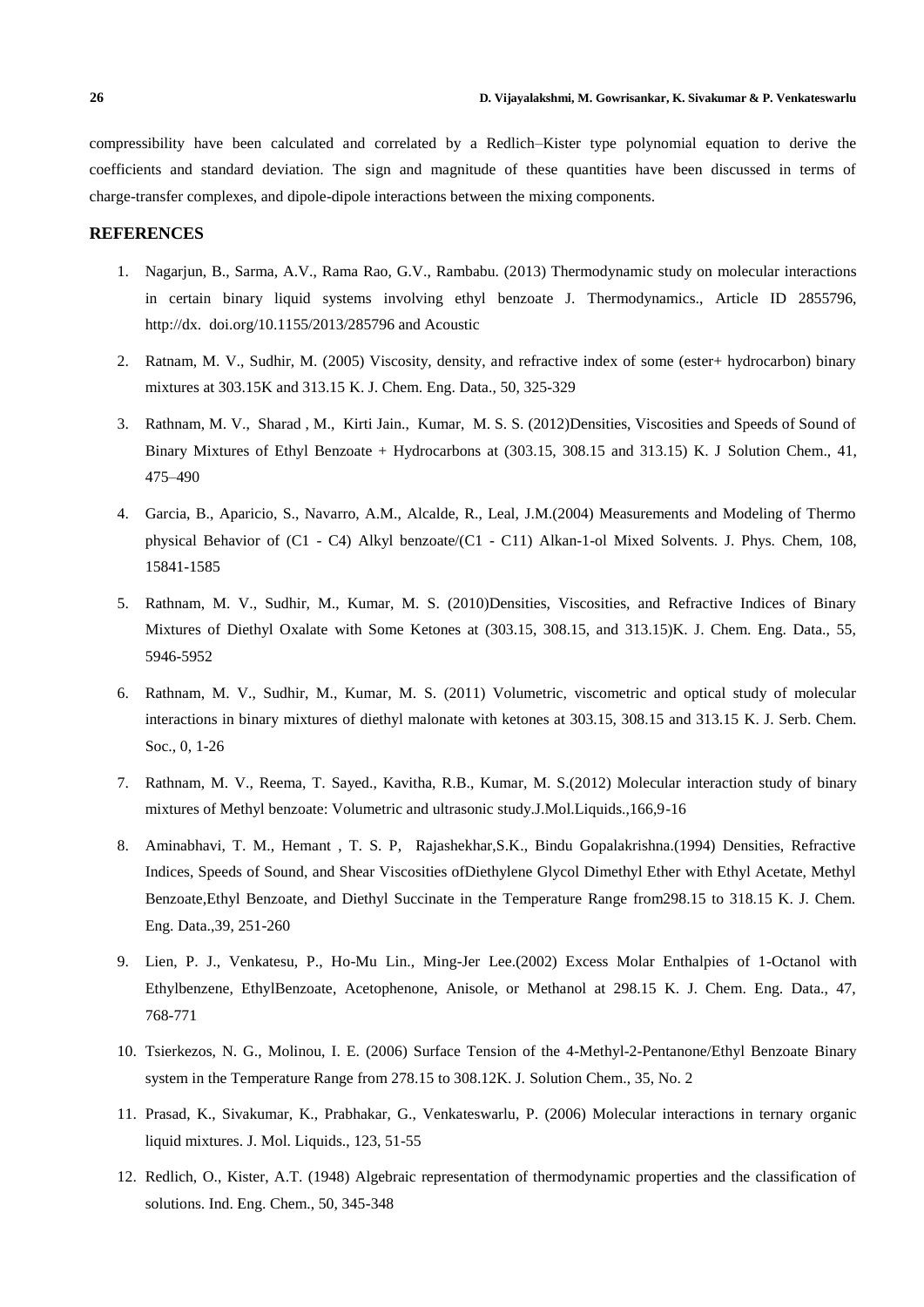- 13. Williams, W. E. A., Zvaizene, A.I., Naidu P. R. (1994) A New Predictive Relation for Ternary Excess Volumes. Phys. Chem. Liq., 27, (69-75
- 14. Sivakumar, K., Naidu, P. R. (1994) Excess volumes of ternary mixtures containing p-chlorotoluene and octane with 1-alkanols at 303.15 K.,J. Chem. Eng. Data., 39, 2-4
- 15. Garcia, B., Alade, R., Aparicio, S., Leal, J. M. (2002). Ing. Eng. Chem. Res., 41, 4399-4400
- 16. Benson, G.C., Kiyohara, O. (1979)Evaluation of excess isentropic compressibility's and isochoric heat capacities., Journal of Chemical thermodynamics, 11, 1061-1067
- 17. Jacobson, B. (1952) Intermolecular free lengths in the liquid state. Acta. Chem. Scand., 8, 1485-1498
- 18. Jacobson, B. (1952) Intermolecular free length in liquids in relation to sound velocity. Journal .Chemical Physic., 20, 927-928
- 19. Grunberg, L., Nissan, A.H. (1949) Mixture law for viscosity. Nature., 164, 799-800
- 20. Katti, P.K., Chaudhri, M.H. (1964) Viscosities of binary mixtures benzyl acetate with dioxane, aniline and m-cresol. J. Chem. Eng. Data., 9, 442-443
- 21. Tamura, M., Kurata, M.( 1952) Bull Chem. Soc. Japan., 25, 32
- 22. Hind, R.K., McLaughlin, E., Ubbelohde, A. (1960) Structure and viscosity of liquid camphor and pyrene mixtures., Trans Faraday soc, 56, 328 -30
- 23. Reed, T.M., Taylor, T.E. (1959) Viscosity of liquid mixtures J. Phys. Chem., 63, 58- 67
- 24. Reid, R. C., Prausnitz, J.M., Poling, B. E. (1987) The Properties of Gases and Liquids, fourth ed., McGraw Hill, New York
- 25. Thirumaran, S., Ramesh, J. (2009) Acoustic and excess thermodynamical studies on 1-Alkanols wit DMA in cyclohexanone at different temperatures. RASAYAN. J. Chem., 2, No. 3,733-739

#### **APPENDICES**



**Figure 1: Mole fraction of Ethyl benzoate (x1)**

Figure 1: Curves of excess molar volume  $(V^E)$  vs mole fraction for the binary mixtures of ethylbenzoate + acetophenone (,), cyclopentanone(7), cyclohexanone ( $\xi$ ) at 303.15 K.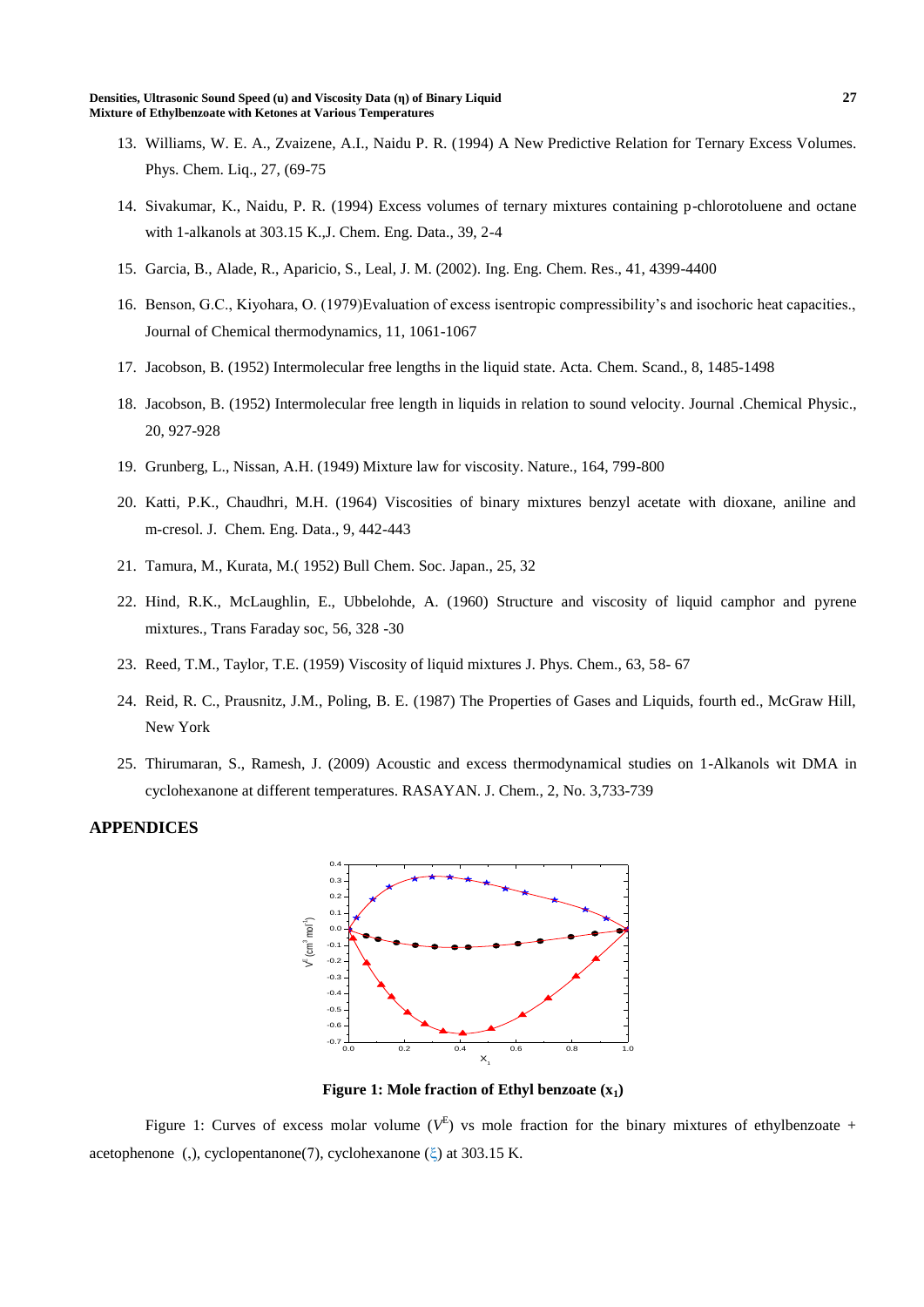

**Figure 2: Mole Fraction of Ethyl Benzoate (x1)**

Figure 2: Curves of excess molar volume (VE) vs mole fraction for the binary mixtures of (ethylbenzoate + acetophenone (,), cyclopentanone(7), cyclohexanone ( $\xi$ ) at 313.15 K.



**Figure 3: Mole Fraction of Ethyl Benzoate (x1)**

Figure 3: Curves of Deviation in isentropic compressibility ( $\kappa$ <sub>s</sub><sup>E</sup>) vs mole fraction for the binary mixtures of ethylbenzoate + acetophenone (,), cyclopentanone(7), cyclohexanone ( $\xi$ ) at 303.15 K.



**Figure 4: Mole Fraction of Ethyl Benzoate (x1)**

Figure 4 Curves of Deviation in isentropic compressibility  $(\kappa_s^E)$  vs mole fraction for the binary mixtures of ethylbenzoate + acetophenone (,), cyclopentanone (7), cyclohexanone ( $\xi$ ) at 313.15 K.



**Figure 5: Mole Fraction of Ethyl Benzoate (x1)**

Figure 5 Curves of Deviations in viscosity  $(\Delta \eta)$  vs mole fraction for the binary mixtures of ethylbenzoate + acetophenone (,), cyclopentanone (7), cyclohexanone ( $\xi$ )at 303.15 K.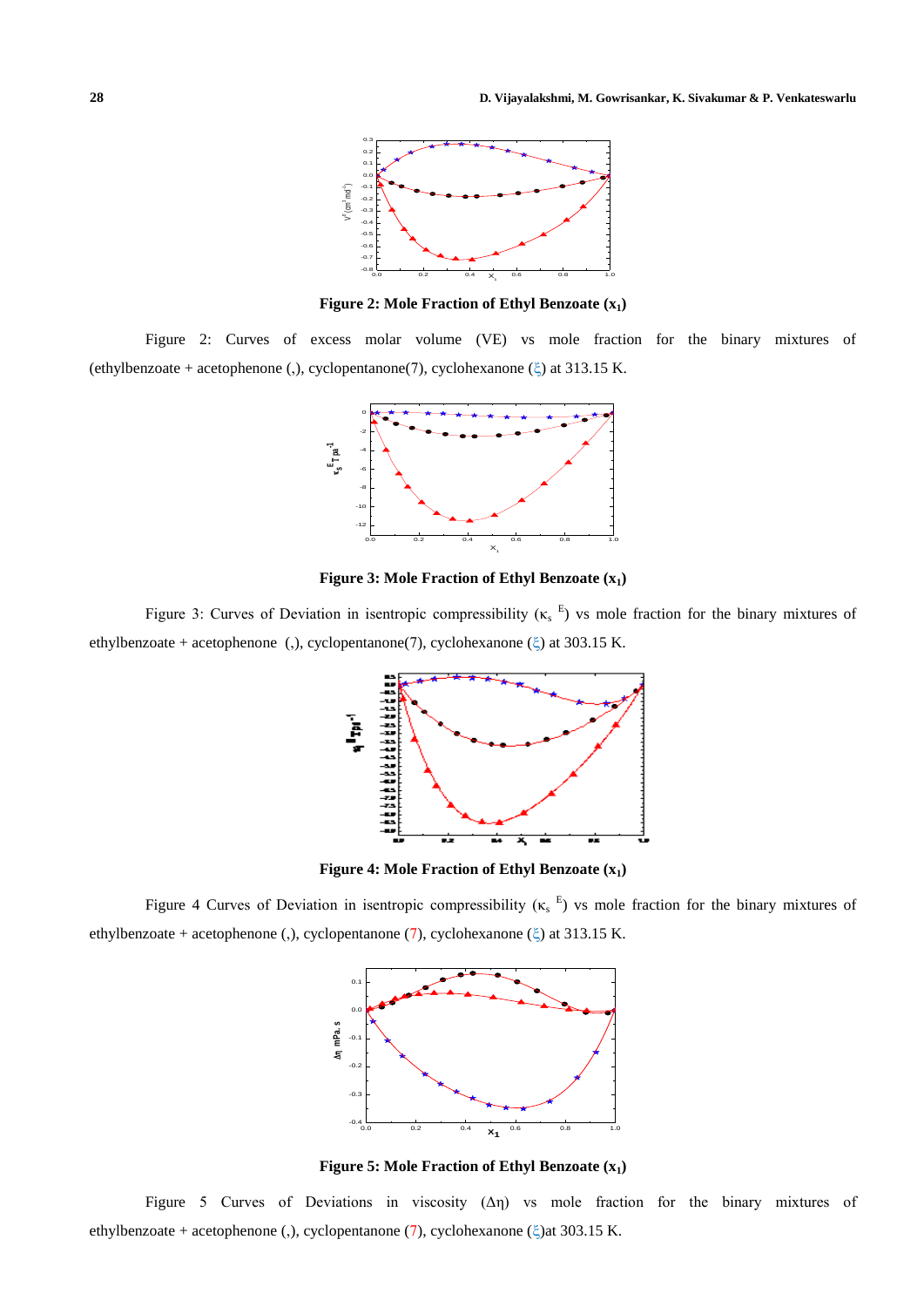**Densities, Ultrasonic Sound Speed (u) and Viscosity Data (η) of Binary Liquid 29 Mixture of Ethylbenzoate with Ketones at Various Temperatures**





Figure 6 Curves of Deviations in Viscosity (Δη) vs Mole Fraction for the Binary Mixtures of Ethylbenzoate + Acetophenone (,), Cyclopentanone (7), Cyclohexanone ( $\xi$ )at 313.15 K.

| <b>Compound</b> |         | Density $\rho$ / g.cm <sup>-3</sup> |       | Viscosity $\eta$ m Pa .s | $Cp$ (J.mol-1.k-1)  |  |  |
|-----------------|---------|-------------------------------------|-------|--------------------------|---------------------|--|--|
|                 | Exp     | Lit                                 | Exp   | Lit                      |                     |  |  |
| Ethylbenzoate   | 1.03707 | 1.0373[3]                           | 1.811 | 1.751[3]                 | $245^{\circ}$ [24]  |  |  |
| acetophenone    | 1.01878 | $1.0187$ <sup>[7]</sup>             | 1.510 | 1.508[7]                 | $231^{a}$ [24]      |  |  |
| cyclopentanone  | 0.93903 | 0.9394[7]                           | 0.997 | 0.998[7]                 | $154.5^{\circ}[24]$ |  |  |
| cyclohexanone   | 0.93757 | $0.9375$ <sup>[7]</sup>             | 1.658 | 1.737[25]                | $180^{a}$ [24]      |  |  |

Table 1: Densities ( $\rho$ ) and Viscosities ( $\eta$ ) of Pure Components at 303.15 K

Estimated from group contribution method of Chueh-Swanson [24]

## **Table 2: Coefficients ai of Redlich–Kister Eq. (2), 'b' Coefficients of Hawang Equation (3) and, the Corresponding Standard Deviations (σ)of all the Systems**

| <b>Temperature</b>                       | <b>Function</b>       | a <sub>0</sub> | a <sub>1</sub>                           | a <sub>2</sub>   | $\sigma(V^E)$ | $\mathbf{b}_0$ | $b1$      | $\mathbf{b}_2$ | $\sigma(V^E)$ |
|------------------------------------------|-----------------------|----------------|------------------------------------------|------------------|---------------|----------------|-----------|----------------|---------------|
| Ethylbenzoate $(1) +$ Acetophenone $(2)$ |                       |                |                                          |                  |               |                |           |                |               |
|                                          | $v^E$                 |                |                                          |                  |               |                |           |                |               |
| 298.15K                                  |                       | $-0.2681$      | 0.2266                                   | $-0.0099$        | 0.0010        | $-0.2648$      | 0.2566    | $-0.2830$      | 0.0015        |
| 303.15K                                  |                       | $-0.4035$      | 0.2289                                   | $-0.0711$        | 0.0022        | $-0.3798$      | 0.1777    | $-0.3673$      | 0.0022        |
| 308.15K                                  |                       | $-0.5388$      | 0.2572                                   | $-0.1041$        | 0.0014        | $-0.5041$      | 0.1674    | $-0.445$       | 0.0289        |
| 313.15K                                  |                       | $-0.6708$      | 0.2600                                   | $-0.1482$        | 0.0018        | $-0.6214$      | 0.1119    | $-0.5071$      | 0.0024        |
|                                          | $\kappa_{\rm s}$      |                |                                          |                  |               |                |           |                |               |
| 303.15K                                  |                       | $-9.7558$      | 2.121                                    | 0.1381           | 0.0573        |                |           |                |               |
| 313.15K                                  |                       | 2.9856         | $-0.8313$                                | 0.0061           | 2.9856        |                |           |                |               |
|                                          | Δη                    |                |                                          |                  |               |                |           |                |               |
| 303.15K                                  |                       | 0.5135         | $-0.2382$                                | $-0.6736$        | 0.0013        |                |           |                |               |
| 313.15K                                  |                       | 0.5615         | $-0.044$                                 | $-0.3905$        | 0.0012        |                |           |                |               |
|                                          |                       |                | Ethylbenzoate $(1) + Cyclopentanone (2)$ |                  |               |                |           |                |               |
|                                          | $v^{\hat{E}}$         |                |                                          |                  |               |                |           |                |               |
| 298.15K                                  |                       | $-2.3773$      | 0.7789                                   | 0.6146           | 0.0017        | $-2.5822$      | 1.7467    | $-0.1078$      | 0.0039        |
| 303.15K                                  |                       | $-2.4802$      | 0.9830                                   | $-0.1427$        | 0.0015        | $-2.4326$      | 0.98      | $-1.3605$      | 0.0049        |
| 308.15K                                  |                       | $-2.5872$      | 1.0630                                   | $-0.7099$        | 0.0012        | $-2.3506$      | 0.3189    | $-2.2120$      | 0.0055        |
| 313.15K                                  |                       | $-2.6693$      | 1.1488                                   | $-1.3833$        | 0.0054        | $-2.2082$      | $-0.4768$ | $-3.2120$      | 0.0056        |
|                                          | Ε<br>$\kappa_{\rm s}$ |                |                                          |                  |               |                |           |                |               |
| 303.15K                                  |                       | $-44.4298$     | 19.0405                                  | $-4.0928$        | 0.0992        |                |           |                |               |
| 313.15K                                  |                       | $-31.8425$     | 16.8279                                  | $-9.4951$        | 0.0822        |                |           |                |               |
|                                          | Δη                    |                |                                          |                  |               |                |           |                |               |
|                                          |                       |                |                                          | Table 2: Contd., |               |                |           |                |               |
| 303.15K                                  |                       | 0.2019         | $-0.2578$                                | $-0.0677$        | 0.0027        |                |           |                |               |
| 313.15K                                  |                       | 0.1088         | $-0.2254$                                | 0.0012           | 0.0013        |                |           |                |               |
| Ethylbenzoate $(1) + Cyclohexanone (2)$  |                       |                |                                          |                  |               |                |           |                |               |